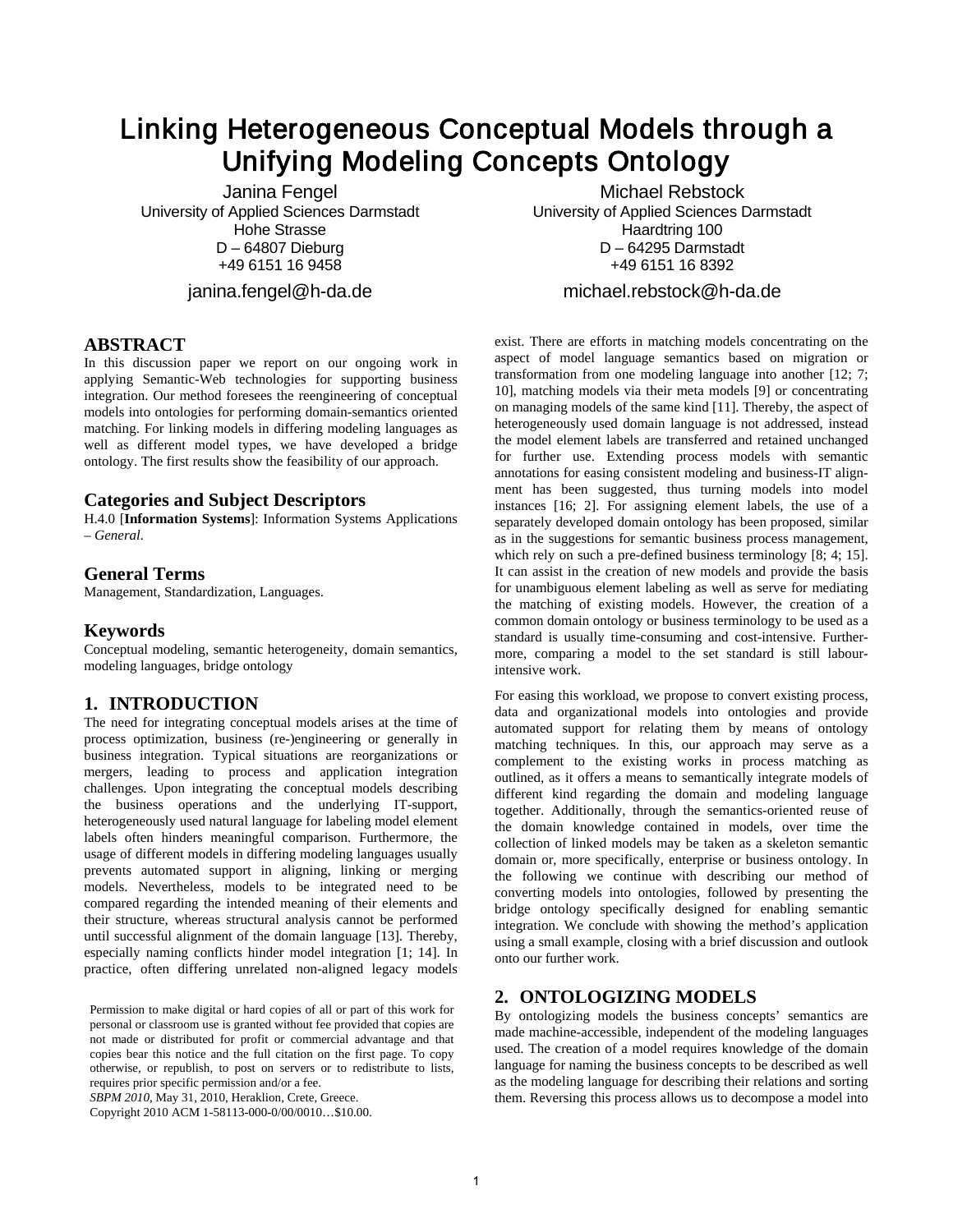the domain semantics separately from the modeling language semantics [5]. A model and its elements are split into two separate ontologies in OWL DL, which together describe the model with its model type and name and the model elements with their model element types and labels. In the model conversion, all labels are presently taken without further processing, so that not only terms, but complete expressions are transferred. Often, domain knowledge in the field of business processing lies in the combination of objects and the execution of activities, which is preserved this way. Basically, the suggested decomposition method abstracts from the statement a model intends to do and leaves the model as is for further active use. Figure 1 shows the meta model of a thus decomposed conceptual model.



**Figure 1. Meta model of a decomposed model**

Thereby, the domain facts expressed in the natural domain language are separated from the type of element they are connected with. This type information resembles attaching provenance information. For doing so, the idea of indexing the domain facts in a manner similar to indexing in librarianship in form of Topic Maps has been adopted. The model ontology on the left side captures the domain knowledge in natural language as owl:Classes and the relations between them as properties with restrictions as needed. This model ontology links to the model type ontology. For each modeling language a specific Modeling Concept Ontology (MCO) has been developed, containing parts of its meta model. The domain knowledge expressed in the logical relations between model elements as the means for setting the specific models' element order is preserved together with the domain facts in the model ontology, not in the MCO. This conversion returns the element labels representing business concepts as classes, thereby allowing a later ontology extension with the concepts' instances. Thus, the principle of conceptual modeling in business is carried forward.

#### **3. THE UMCO AS A BRIDGE**

In principle, for any type of model an MCO can be developed. In order to be able to link the ontologies resulting from the conversion as described, the MCOs enable references between models of the same type. For further enabling also the referencing of models of the same kind, but different type as well as also models of different kind, we use the Unifying Modeling Concepts Ontology (UMCO), which we have developed specifically for this purpose. It provides a unifying model concept for each type of modeling concept with a similar intention. In this, it represents all relevant element types for our approach, usable like a meta-meta model. The UMCO and its MCOs serve for linking modeling concepts without predefining relations beyond part-whole-definitions, as this is done in the model ontologies.

Input for the development of the UMCO has been drawn from existing enterprise modeling languages and ontologies. Business process modeling languages provide the means for describing sequences of activities. They offer the idea of activities, either being called activities, tasks, functions or actions, which start and end with an event and are linked by flows. For the description of the behavioral aspect of processes, the flows can be tied to logical connectors for making decisions and showing alternative flow paths [12]. In detail the semantics of process modeling languages are not equivalent, so that models cannot be translated directly without loss of information [10]. However, the fundamental intensions of the concepts are comparable. The same observation can be made for models describing static business information. Conceptual data models can be represented as entity-relationship models, UML class models or directly as OWL-ontologies. Thereby, the entities of an ERM or classes of a class model correspond to the classes of an ontology, while the attributes and relationships correspond to the relations or properties in most ontology languages [17]. Furthermore, UML class models can be used for ontology modeling [6; 3]. For our purpose of integrating models, we have defined general modeling concepts and declared them equivalent to corresponding concepts in the various modeling languages. In this, the UMCO further extends the meta model shown in Figure 2.



**Figure 2. Meta model of a decomposed model with relations to the UMCO**

The UMCO is extensible as needed for including further MCOontologies. Developing MCOs for process, data and organization models, or any other models, allows connecting knowledge not only directly for model ontologies originating from the same language space of the modeling languages, but additionally, through the unifying modeling concepts, also knowledge from model ontologies of different modeling languages. For example, an EPC is defined compliant with an UML activity model and a BPMN model, and these concepts are set to be equivalent to the UMCO concept called UMCO:Process; EPC\_MCO:Function in an EPC, UML\_AM\_MCO:Action in an UML activity model and BPMN:Task in a BPMN model are set to be equivalent to the concept called UMCO:Activity. Accordingly, all modeling concepts found in the various languages can be unified and related, e.g. linking resources in process models such as documents or participants to the data models detailing them.

## **4. LINKING MODELS**

Usually, matching models is a major task. To ease this workload, we partially automate this step by reengineering the conceptual domain knowledge contained in existing models as shown and relate the resulting model ontologies semantically for establishing semantic correspondence between the model ontologies' elements. As an implementation for semantic model integration in the described manner, we develop the MODI (Model Integration) Framework as an application of our method. Our framework is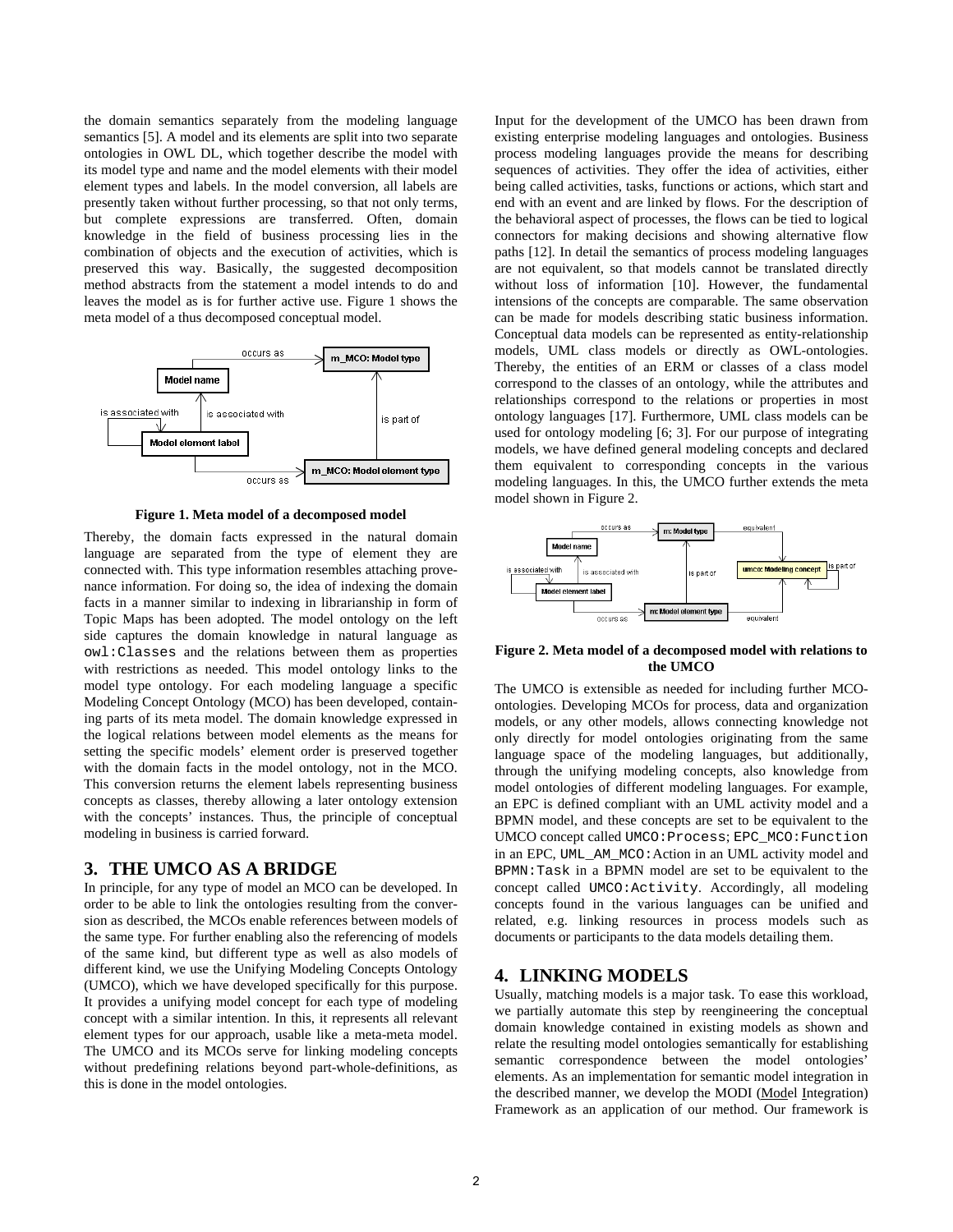realized in Java and can be accessed by a web service interface. It consists of a core component, to which tools for mapping and storage can be variably connected by adapters. Figure 3 shows the architecture.



**Figure 3. MODI Framework Architecture**

The focus of our work is on the realization of matching and establishing domain-semantics based mappings between models. Having performed the model conversions as described above, ontology matching can be performed without merging any of the input model ontologies. As the model ontologies obtained by converting process models do not contain hierarchical or mereologic relations, only element-based techniques return meaningful mappings, best by tokenization and name matching. For matching converted ERM and class model ontologies, also structure-based techniques can be used, as here in most cases subsumption and aggregation relations return exploitable ontology structures. Since the domain facts are not transferred as instances of their individual model type, it is prevented that matchings return mappings between model element types. These links are provided without creating workload for the matchers through the introduction of the MCOs and the UMCO. Furthermore, avoiding such an undesired hierarchical structure focuses the matching efforts onto the domain language independently of the original modeling language used. Figure 4 shows excerpts from two converted business process models from the travel domain as an example. Each model depicts the booking of services. The source model "Travel Reservation" is an EPC, while the target model "Travel Booking" is a UML Activity Model. They both depict the process of booking travel services, however, the domain language differs.



**Figure 4. Excerpts from two linked business process models**

The matching works could be performed successively as needed. Results became available from the beginning, especially after having included lexical background information from WordNet. In our framework, all mappings found as a result of matchings are stored in a repository as semantic correspondences. Thus, an

initial base is being established by means of automated tools. At the time of using the resulting mapping ontology, the automatically derived information is evaluated by its users. Even though the need for manual work is reduced, the mappings found are not always perfect, but may be ambiguous or incorrect [18]. Therefore, our system facilitates user participation by enabling adding, editing and feedback provision for growth and improvement over time. The evolving repository can be queried for semantic correspondences. Thereby, a user may request references for a specific term or directly compare two ontologies. Figure 5 shows the prototypical screen of the results for a comparison of the two example business process models.

# € **Integrating Models**

| Order by<br>Source Model  | ٠                         | o | <b>Show Element Type</b><br><b>Show Unifying Type</b> |                          |            |                   |
|---------------------------|---------------------------|---|-------------------------------------------------------|--------------------------|------------|-------------------|
| <b>Source Term</b>        | <b>Source Model</b>       |   | <b>Destination Term</b>                               | <b>Destination Model</b> | Confidence | <b>Acceptance</b> |
| <b>Travel Reservation</b> | <b>Travel Reservation</b> |   | <b>Travel Booking</b>                                 | <b>Travel Booking</b>    | 90%        | n/a               |
| Notify customer           | <b>Travel Reservation</b> |   | inform customer                                       | <b>Travel Booking</b>    | 88%        | n/a               |
| <b>Travel Reservation</b> | <b>Travel Reservation</b> |   | flight reservation                                    | <b>Travel Booking</b>    | 86%        | n/a               |
| Debit credit card         | <b>Travel Reservation</b> |   | check credit card                                     | <b>Travel Booking</b>    | 86%        | n/a               |
| Debit credit card         | <b>Travel Reservation</b> |   | credit card invalid                                   | <b>Travel Booking</b>    | 79%        | n/a               |
| Hotel reservation service | <b>Travel Reservation</b> |   | hotel reservation                                     | <b>Travel Booking</b>    | 78%        | n/a               |
| Request hotel reservation | <b>Travel Reservation</b> |   | hotel reservation                                     | <b>Travel Booking</b>    | 78%        | n/a               |
|                           |                           |   |                                                       |                          |            |                   |

#### **Figure 5. Prototypical list of suggested semantic correspondences**

With an increasing number of models included, first tendencies towards commonly used terms can become obvious. An initial terminological domain ontology emerges, consisting of the various independent model ontologies, which are linked through the mappings stored. This emerging ontology can be used at the time of creating new models searching for a suitable element label as well as for explaining the intended meaning in existing models that need to be compared and related semantically.

Combining the model ontologies with our modeling concepts ontologies allows for searching for specific model types., e.g., searching for all EPCs available, as well as for models of all types of a certain kind, e.g., such as process models either being EPC or UML Activity Models, through utilizing the corresponding unifying concept, here UMCO:Process, for detailing the query. Alternatively, searches for UMCO:Activity return all business operation steps. With the method described, not only models of the same kind can be matched and related. Instead, linking different models is possible as well with the help of the various MCOs und the UMCO.

# **5. DISCUSSION AND CONCLUSION**

Here we proposed an approach based on applying ontology engineering techniques for achieving semantic integration of conceptual models in the business domain. A method for reusing existing conceptual models and relating the business knowledge contained without huge manual efforts is shown. We have created a way for reengineering such non-ontological resources for meaningful relating and linking with the help of supporting ontologies especially created for this purpose. The related models can be analyzed and compared regarding the intended meaning of their elements. The automatically produced results provide a basic